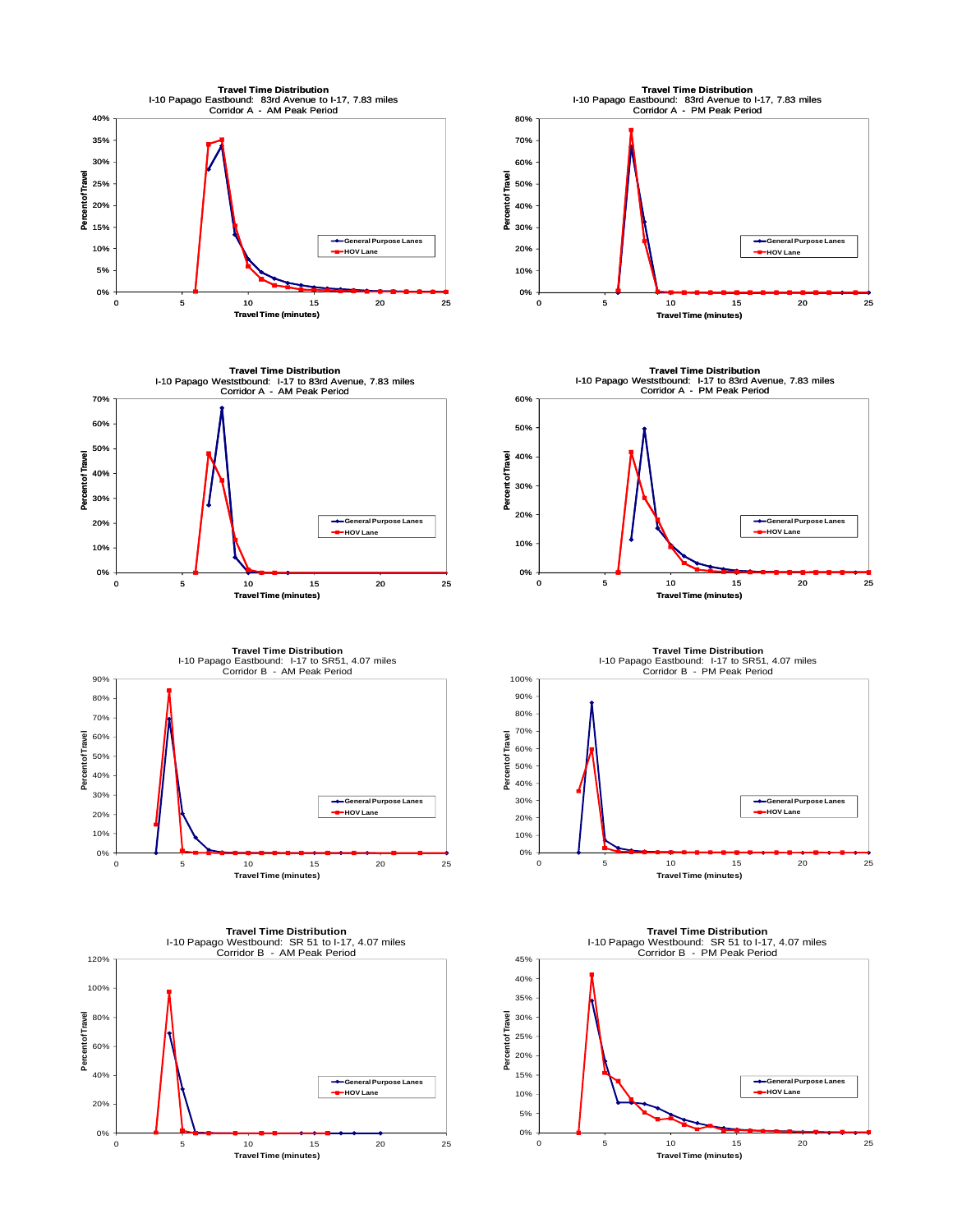





0% 10% 20% 30% 40% 50% 60% 0 5 10 15 20 25 **Percent of Travel Travel Time (minutes) Travel Time Distribution** I-10 Maricopa Westbound: Chandler Boulevard to US60, 5.76 miles Corridor D - AM Peak Period **General Purpose Lanes HOV Lane**



**Travel Time Distribution<br>I-10 Maricopa Westbound: US60 to SR51, 8.03 miles<br>Corridor C - PM Peak Period** 90% 80% 70% 60% **Percent of Travel** Percent of Travel 50% 40% 30% **General Purpose Lanes HOV Lane** 20% 10% 0% 0 5 10 15 20 25 **Travel Time (minutes)**

**Travel Time Distribution** I-10 Maricopa Eastbound: US60 to Chandler Boulevard, 5.76 miles<br>Corridor D - PM Peak Period



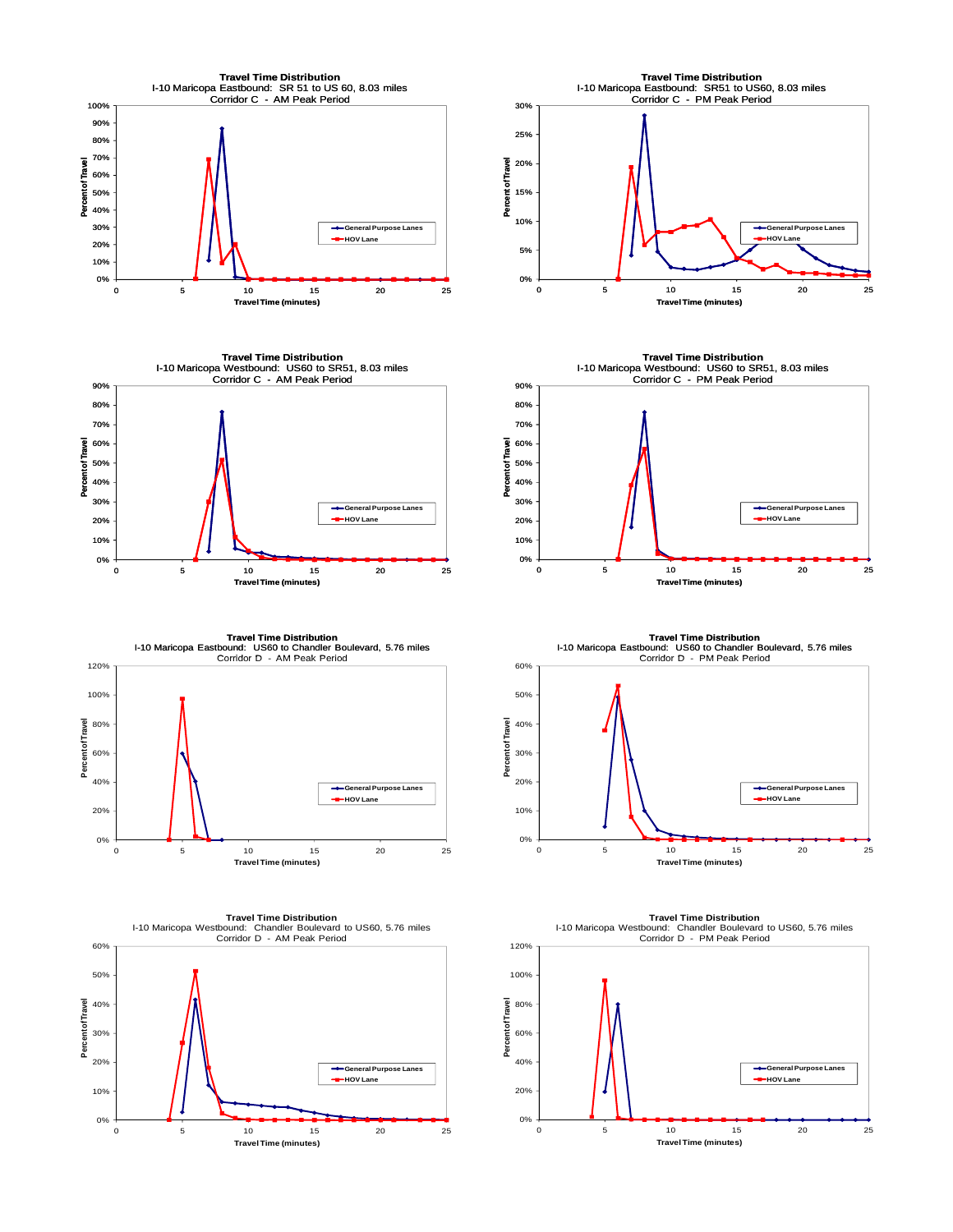











**Travel Time Distribution** I-17 Northbound: I-10 Papago Freeway to Peoria Avenue, 8.39 miles<br>Corridor F - PM Peak Period 0% 5% 10% 15% 20% 25% 30% 35% 40% 45% **General Purpose Lanes HOV Lane** 



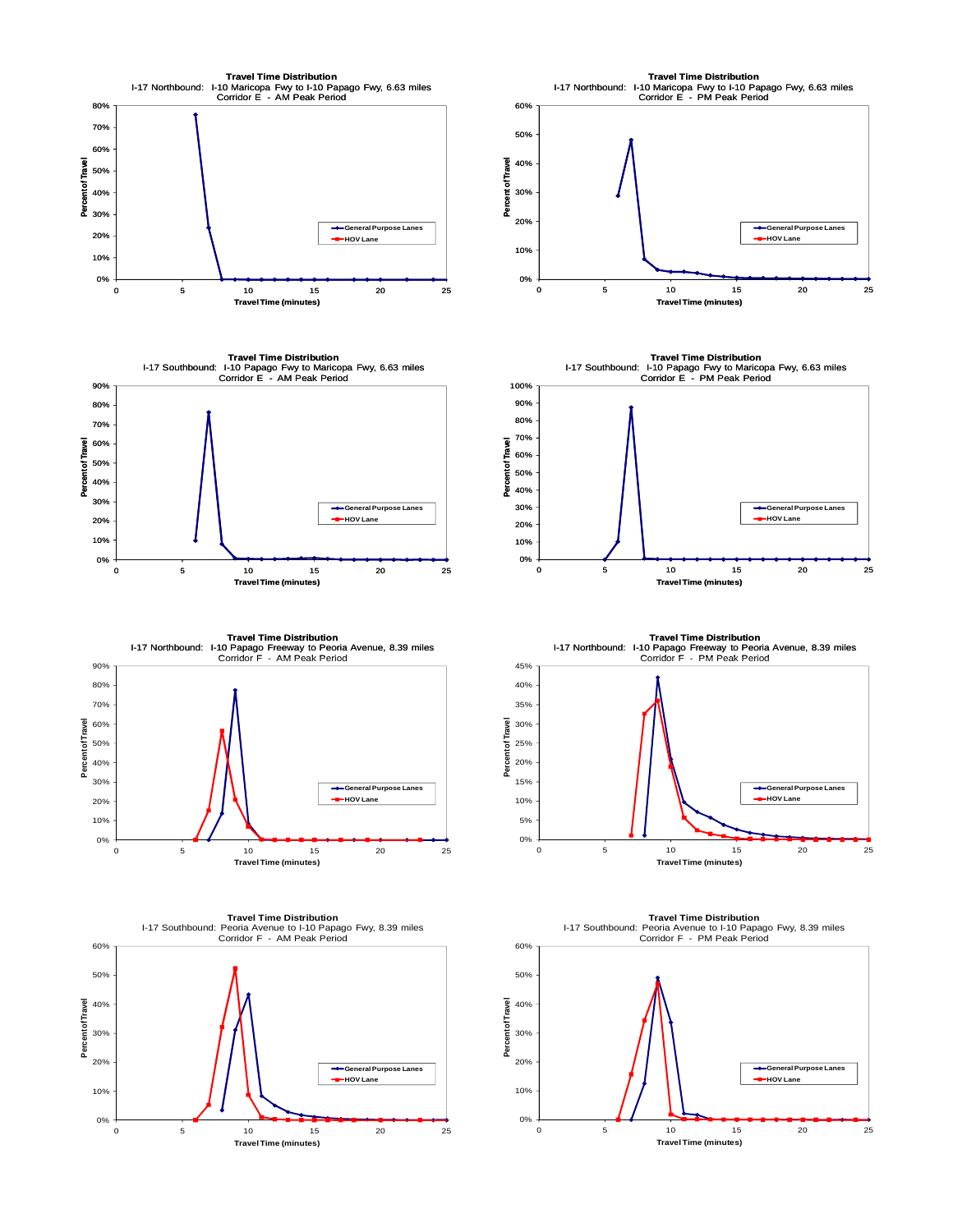









**Travel Time Distribution** SR51 Southbound: Glendale Avenue to I-10 Papago Fwy, 5.34 miles Corridor G - PM Peak Period 90% 80% 70% 60% Percent of Travel **Percent of Travel** 50% 40% 30% **General Purpose Lanes HOV Lane** 20% 10% 0% 0 5 10 15 20 25 **Travel Time (minutes)**

**Travel Time Distribution** SR51 Northbound: Glendale Avenue to Bell Road, 7.95 miles<br>Corridor H - PM Peak Period



**Travel Time Distribution** SR51 Southbound: Bell Road to Glendale Avenue, 7.95 miles Corridor H - PM Peak Period

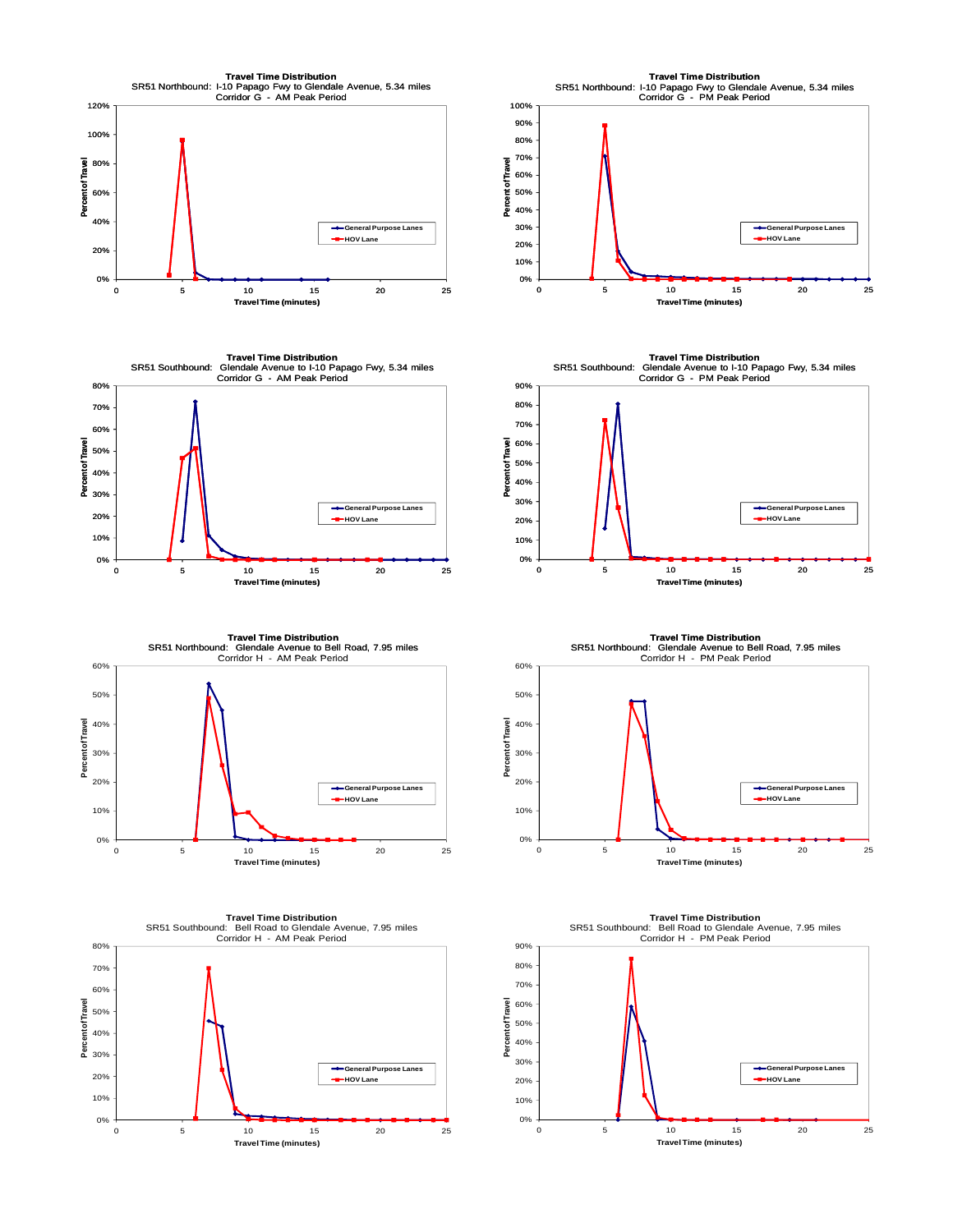







**Travel Time Distribution** US60 Eastbound: I-10 to Loop 101, 4.45 miles<br>Corridor J - AM Peak Period

120%





US60 Eastbound: I-10 to Loop 101, 4.45 miles<br>Corridor J - PM Peak Period 10% 20% 30% 40% 90% **General Purpose Lanes HOV Lane**

**Travel Time Distribution**



**Travel Time Distribution<br>US60 Westbound: Loop 101 to US60, 4.45 miles<br>Corridor J - PM Peak Period** 70% 60% 50% Percent of Travel **Percent of Travel** 40% 30% 20% **General Purpose Lanes HOV Lane** 10% 0% 0 5 10 15 20 25 **Travel Time (minutes)**

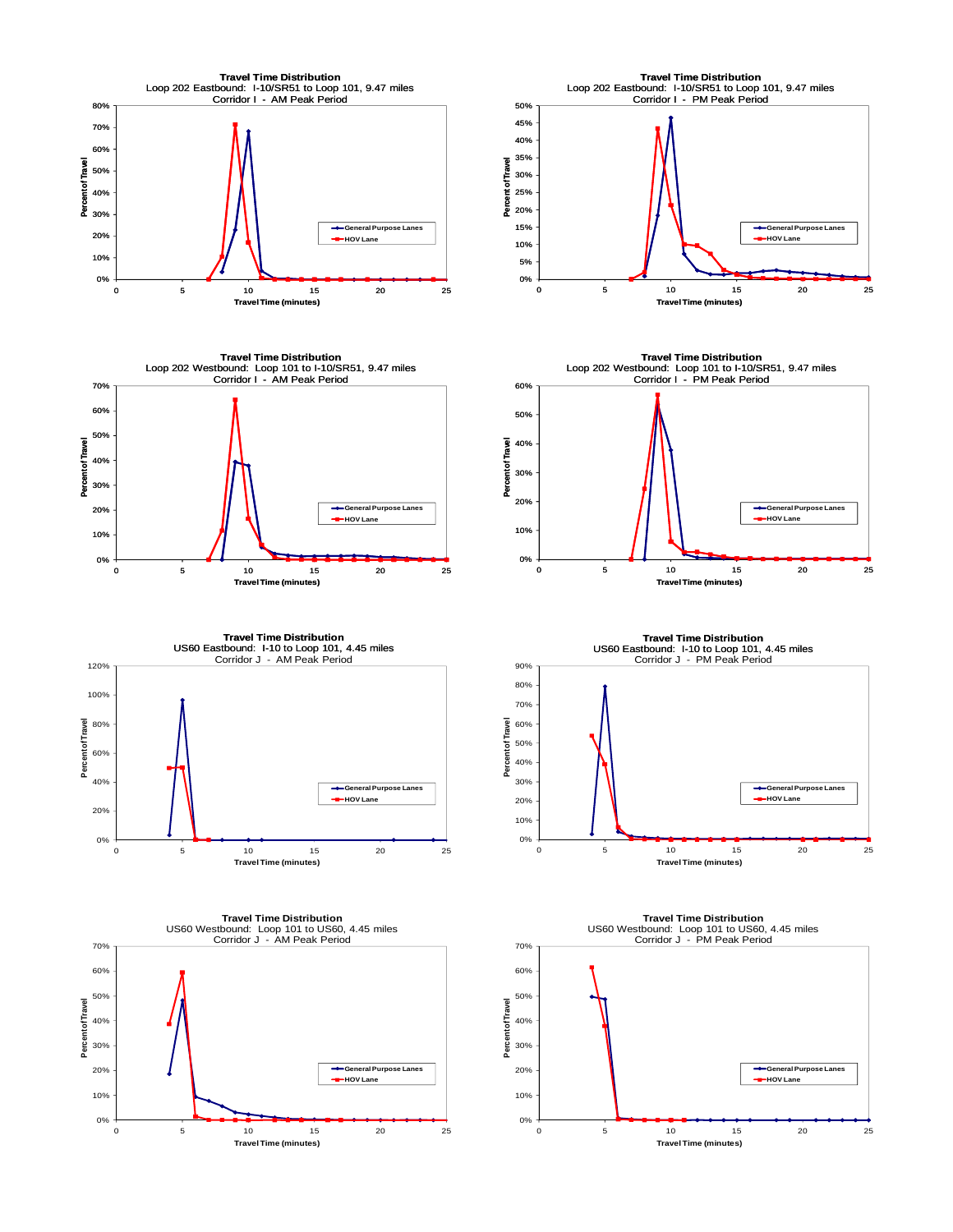





0% 10% 20% 30% 40% 50% 60% 70% 80% 90% 0 5 10 15 20 25 **Percent of Travel Travel Time (minutes) Travel Time Distribution** US60 Westbound: Loop 202 Redtan TI to Val Vista Drive, 6.12 miles Corridor L - AM Peak Period **General Purpose Lanes HOV Lane**



**Travel Time Distribution** US60 Westbound: Val Vista Drive to Loop 101, 7.94 miles Corridor K - PM Peak Period 90% 80% 70% 60% **Percent of Travel** Percent of Travel 50% 40% 30% **General Purpose Lanes HOV Lane** 20% 10% 0% 0 5 10 15 20 25 **Travel Time (minutes)**

**Travel Time Distribution** US60 Eastbound: Val Vista Drive to Loop 202 Redtan TI, 6.12 miles<br>Corridor L - PM Peak Period

100%



**Travel Time Distribution** US60 Westbound: Loop 202 Redtan TI to Val Vista Drive, 6.12 miles Corridor L - PM Peak Period 100% 90% 80% 70% Percent of Travel **Percent of Travel** 60% 50% 40% 30% **General Purpose Lanes HOV Lane**20% 10% 0% 0 5 10 15 20 25 **Travel Time (minutes)**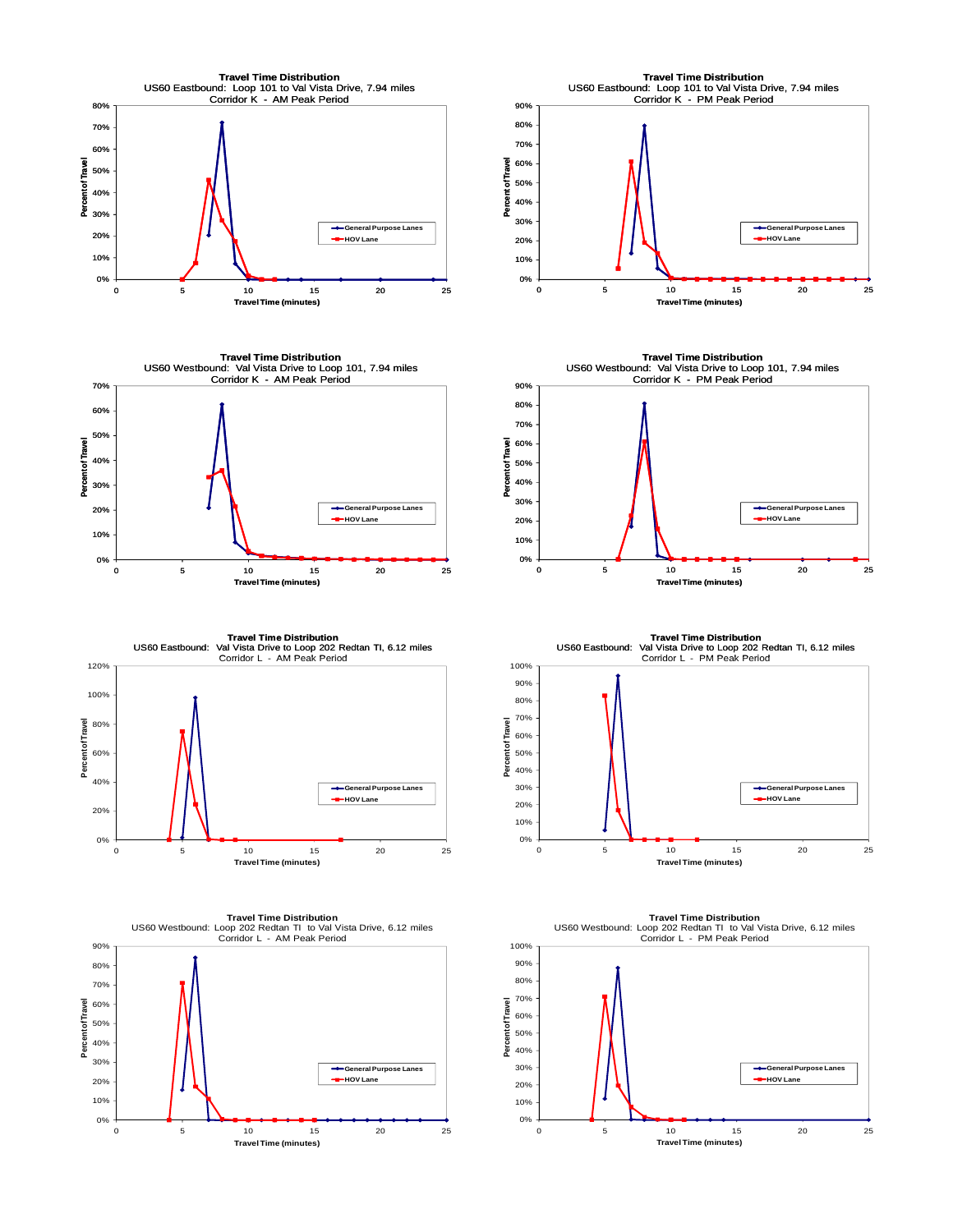



**Travel Time Distribution** Loop 101 Northbound: Loop 202 Santan to US60, 6.46 miles<br>Corridor N - AM Peak Period 5% 10% 15% 20% 25% 30% 35% 40% 45% 50% **Percent of Travel General Purpose Lanes HOV Lane HOV not valid**

0 5 10 15 20 25

**Travel Time (minutes)**

0%





**Travel Time Distribution** SR143 Southbound: I-10 Maricopa Freeway to Loop 202, 3.58 miles Corridor M - PM Peak Period 80% 70% 60% **Percent of Travel** Trave 50% int of 40% <u>ដី</u> 30% **General Purpose Lanes** 20% 10% 0% 0 5 10 15 20 25 **Travel Time (minutes)**

**Travel Time Distribution** Loop 101 Northbound: Loop 202 Santan to US60, 6.46 miles<br>Corridor N - PM Peak Period



**Travel Time Distribution** Loop 101 Southbound: US60 to Loop 202 Santan, 6.46 miles Corridor N - PM Peak Period 70% 60% **HOV not valid**50% **Percent of Travel Percent of Travel** 40% 30% 20% **General Purpose Lanes HOV Lane** 10% 0% 0 5 10 15 20 25 **Travel Time (minutes)**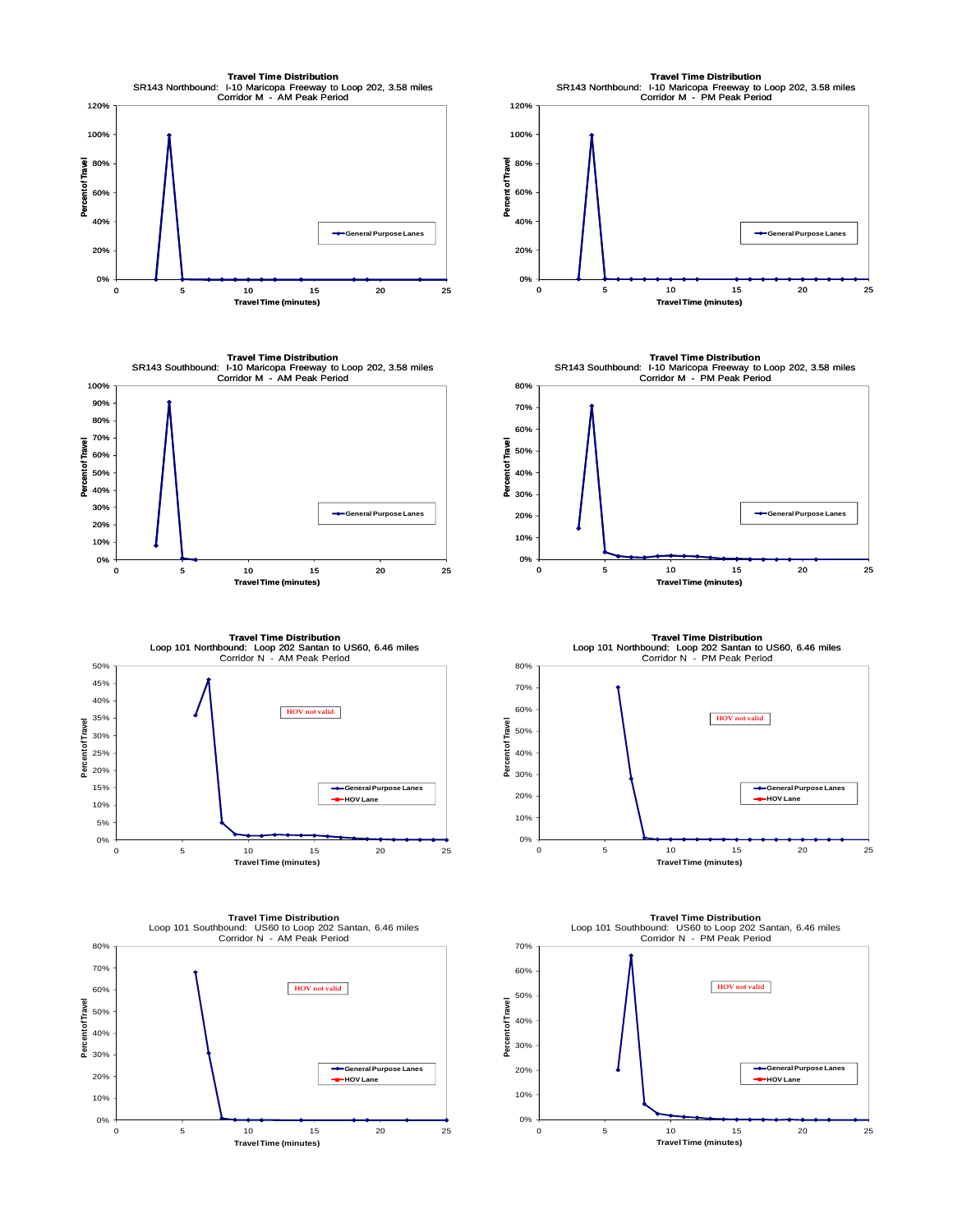



0% 20% 40% 60% 80% 100% 120% 0 5 10 15 20 25 **Percent of Travel Travel Time (minutes) Travel Time Distribution<br>Loop 101 Northbound: US60 to Loop 202 Red Mountain, 3.33 miles<br>Corridor O - PM Peak Period** General Purpose Lanes **HOV Lane HOV not valid**



**Travel Time Distribution**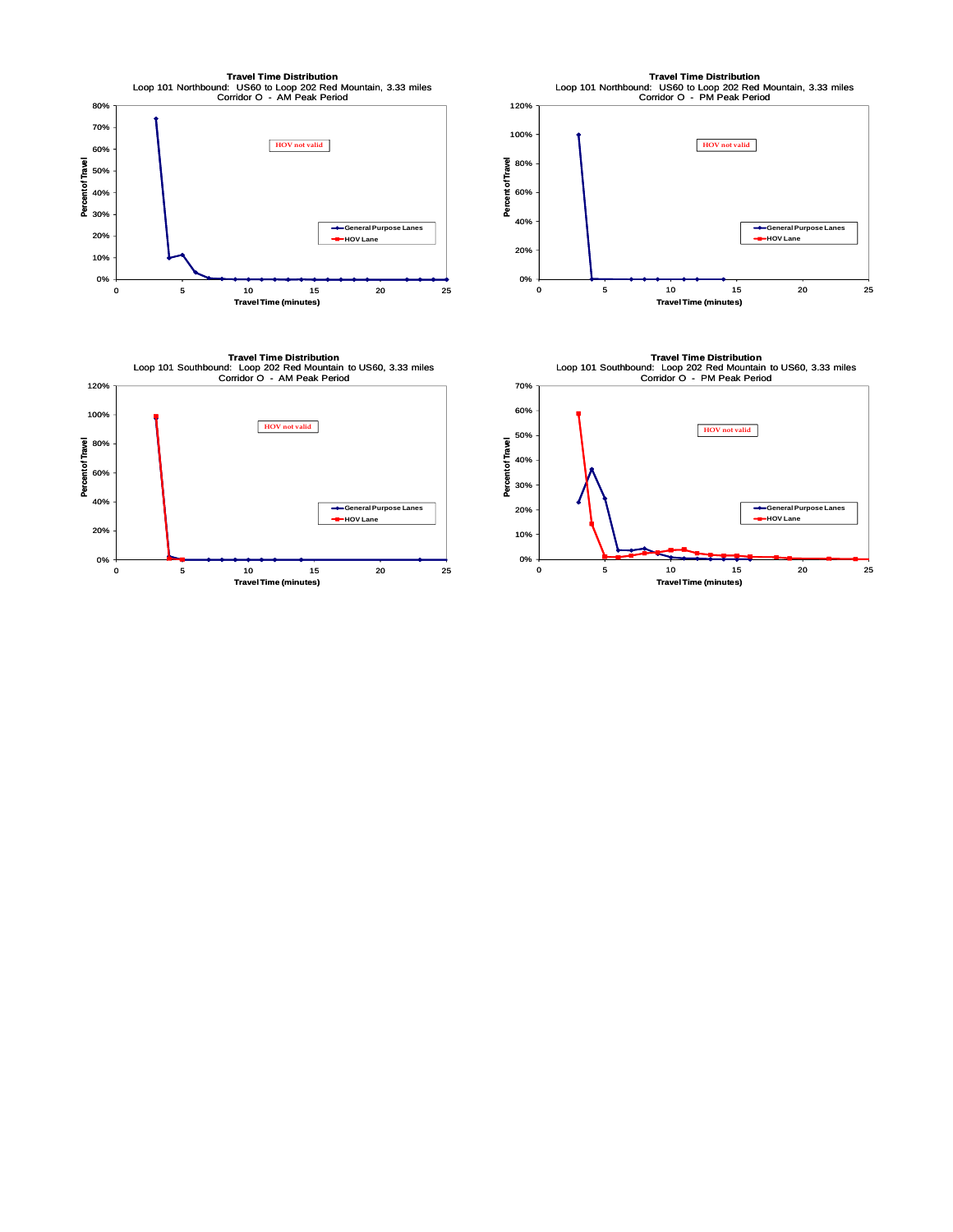## **Results for Average Travel Time**

|              |                    |            |                            |                            | <b>Average Travel Time (minutes)</b> |                        |                      |                          |                       |                        |                      |                          |  |
|--------------|--------------------|------------|----------------------------|----------------------------|--------------------------------------|------------------------|----------------------|--------------------------|-----------------------|------------------------|----------------------|--------------------------|--|
|              | Analysis           |            |                            |                            | <b>AM Peak Period</b>                |                        |                      |                          | <b>PM Peak Period</b> |                        |                      |                          |  |
| Corridor ID  |                    |            |                            |                            |                                      | <b>General Purpose</b> | <b>HOV Lanes</b>     |                          |                       | <b>General Purpose</b> | <b>HOV</b> Lanes     |                          |  |
|              | Corridor           | Dir        | From                       | To                         |                                      | Change                 |                      | Change                   |                       | Change                 |                      | Change                   |  |
|              |                    |            |                            |                            | 2009                                 | from<br>2008           | 2009                 | from<br>2008             | 2009                  | from<br>2008           | 2009                 | from<br>2008             |  |
| А            | I-10 Papago        | EB         | 81st Avenue                | $I-17$                     | 9.68                                 | $-0.74$                | 8.63                 | $-0.62$                  | 7.40                  | 0.10                   | 7.30                 | 0.10                     |  |
|              |                    | <b>WB</b>  | $I-17$                     | 82nd Avenue                | 7.87                                 | 0.17                   | 7.67                 | 0.14                     | 8.90                  | 0.16                   | 8.19                 | 0.13                     |  |
| B            | I-10 Papago        | EB         | $I-17$                     | SR 51                      | 4.49                                 | $-0.32$                | 3.76                 | $-0.39$                  | 4.18                  | $-0.01$                | 3.89                 | $-0.03$                  |  |
|              |                    | <b>WB</b>  | SR 51                      | $I-17$                     | 4.46                                 | 0.06                   | 4.03                 | 0.07                     | 6.72                  | $-0.51$                | 6.20                 | $-0.74$                  |  |
| $\mathsf{C}$ | $I-10$<br>Maricopa | EB         | SR 51                      | <b>US 60</b>               | 7.97                                 | $-0.07$                | 7.54                 | 0.08                     | 14.46                 | $-0.77$                | 12.81                | $-0.64$                  |  |
|              |                    | <b>WB</b>  | <b>US 60</b>               | SR 51                      | 8.52                                 | $-0.26$                | 8.00                 | $-0.19$                  | 8.02                  | $-0.22$                | 7.65                 | $-0.03$                  |  |
| D            | $I-10$             | $\rm EB$   | <b>US 60</b>               | Chandler Blvd              | 5.46                                 | 0.02                   | 5.13                 | 0.06                     | 6.82                  | 0.09                   | 5.73                 | 0.05                     |  |
|              | Maricopa           | <b>WB</b>  | Chandler Blvd              | <b>US 60</b>               | 8.57                                 | $-0.11$                | 6.06                 | $-0.61$                  | 5.76                  | 0.02                   | 5.09                 | 0.03                     |  |
| E            | $I-17$ NB          | ${\rm NB}$ | Maricopa Traffic<br>Int.   | $I-10$                     | 6.38                                 | 0.15                   | no hov               | $\overline{\phantom{a}}$ | 7.50                  | $-1.20$                | no hov               | $\overline{\phantom{a}}$ |  |
|              |                    | SB         | $I-10$                     | Maricopa Traffic<br>Int.   | 7.43                                 | $-0.83$                | no hov               | $\overline{\phantom{a}}$ | 6.99                  | $-0.46$                | no hov               | $\frac{1}{2}$            |  |
| $\mathbf{F}$ | $I-17$             | NB         | $I-10$                     | Peoria Avenue              | 8.84                                 | 0.10                   | 8.15                 | 0.37                     | 11.28                 | $-0.09$                | 9.18                 | 0.49                     |  |
|              |                    | SB         | Peoria Avenue              | $I-10$                     | 10.21                                | $-0.97$                | 8.68                 | $-0.02$                  | 9.37                  | 0.13                   | 8.44                 | 0.31                     |  |
|              | SR 51              | NB         | I-10/Loop 202              | Glendale Avenue            | 5.25                                 | 0.08                   | 4.82                 | 0.04                     | 5.90                  | $-0.01$                | 5.03                 | $0.01\,$                 |  |
| G            |                    | SB         | Glendale Avenue            | I-10/Loop 202              | 6.13                                 | 0.03                   | 5.58                 | 0.13                     | 5.81                  | 0.09                   | 5.38                 | 0.20                     |  |
| Н            | SR 51              | NB         | Glendale Avenue            | <b>Bell Road</b>           | 7.43                                 | 0.01                   | 8.01                 | 4.66                     | 7.54                  | $-0.21$                | 7.75                 | 4.53                     |  |
|              |                    | SB         | Bell Road                  | Glendale Avenue            | 8.05                                 | $-0.32$                | 7.44                 | 3.47                     | 7.47                  | $-0.09$                | 7.16                 | 3.34                     |  |
| I            | Loop 202           | ΕB         | $I-10/SR51$                | Loop 101                   | 9.77                                 | 0.33                   | 9.08                 | 0.34                     | 11.87                 | 0.79                   | 10.51                | 0.21                     |  |
|              |                    | WB         | Loop 101                   | $I-10/SR51$                | 11.64                                | $-0.75$                | 9.19                 | 0.06                     | 13.30                 | $-0.78$                | 10.37                | $-0.55$                  |  |
| J            | U.S. 60            | EB         | $I-10$                     | Loop 101                   | 4.75                                 | 0.14                   | 4.52                 | 0.14                     | 6.49                  | 0.68                   | 4.62                 | 0.06                     |  |
|              |                    | WB         | Loop 101                   | $I-10$                     | 5.81                                 | $-0.68$                | 4.63                 | $-0.07$                  | 4.50                  | 0.03                   | 4.39                 | 0.12                     |  |
| K            | <b>U.S. 60</b>     | EB         | Loop 101                   | Val Vista Dr.              | 7.86                                 | 0.15                   | 7.60                 | 0.14                     | 7.97                  | 0.10                   | 7.44                 | $0.07\,$                 |  |
|              |                    | <b>WB</b>  | Val Vista Dr.              | Loop 101                   | 8.31                                 | 0.03                   | 8.37                 | 0.11                     | 7.86                  | 0.04                   | 7.91                 | 0.11                     |  |
| L            | U.S. 60            | EB         | Val Vista Dr.              | Loop 202                   | 5.77                                 | not<br>available       | 5.35                 | $\overline{\phantom{a}}$ | 5.72                  | not<br>available       | 5.33                 | $\overline{\phantom{a}}$ |  |
|              |                    | <b>WB</b>  | Loop 202                   | Val Vista Dr.              | 5.78                                 | not<br>available       | 5.43                 | $\overline{\phantom{a}}$ | 5.85                  | not<br>available       | 5.37                 | $\overline{\phantom{a}}$ |  |
| М            | SR 143             | NB         | $I-10$                     | Loop 202/<br>McDowell Road | 3.88                                 | $0.14\,$               | no hov               | $\overline{\phantom{a}}$ | 3.89                  | 0.13                   | no hov               | $\overline{\phantom{a}}$ |  |
|              |                    | SB         | Loop 202/<br>McDowell Road | $I-10$                     | 4.51                                 | 0.95                   | no hov               | $\overline{\phantom{m}}$ | 4.51                  | $-0.45$                | no hov               | $\qquad \qquad -$        |  |
| N            | Loop 101           | NB         | Loop 202 Santan            | U.S. 60                    | 7.55                                 | not<br>available       | hov not<br>available | $\overline{a}$           | 6.45                  | not<br>available       | hov not<br>available |                          |  |
|              |                    | SB         | U.S. 60                    | Loop 202 Santan            | 6.45                                 | not<br>available       | hov not<br>available |                          | 7.08                  | not<br>available       | hov not<br>available |                          |  |
| $\circ$      |                    | NB         | U.S. 60                    | Loop 202 Red<br>Mountain   | 3.54                                 | $-0.81$                | hov not<br>available |                          | 2.93                  | $0.00\,$               | hov not<br>available |                          |  |
|              | Loop 101           | $\rm SB$   | Loop 202 Red<br>Mountain   | U.S. $60$                  | 3.17                                 | 0.09                   | hov not<br>available |                          | 4.62                  | $-1.25$                | hov not<br>available |                          |  |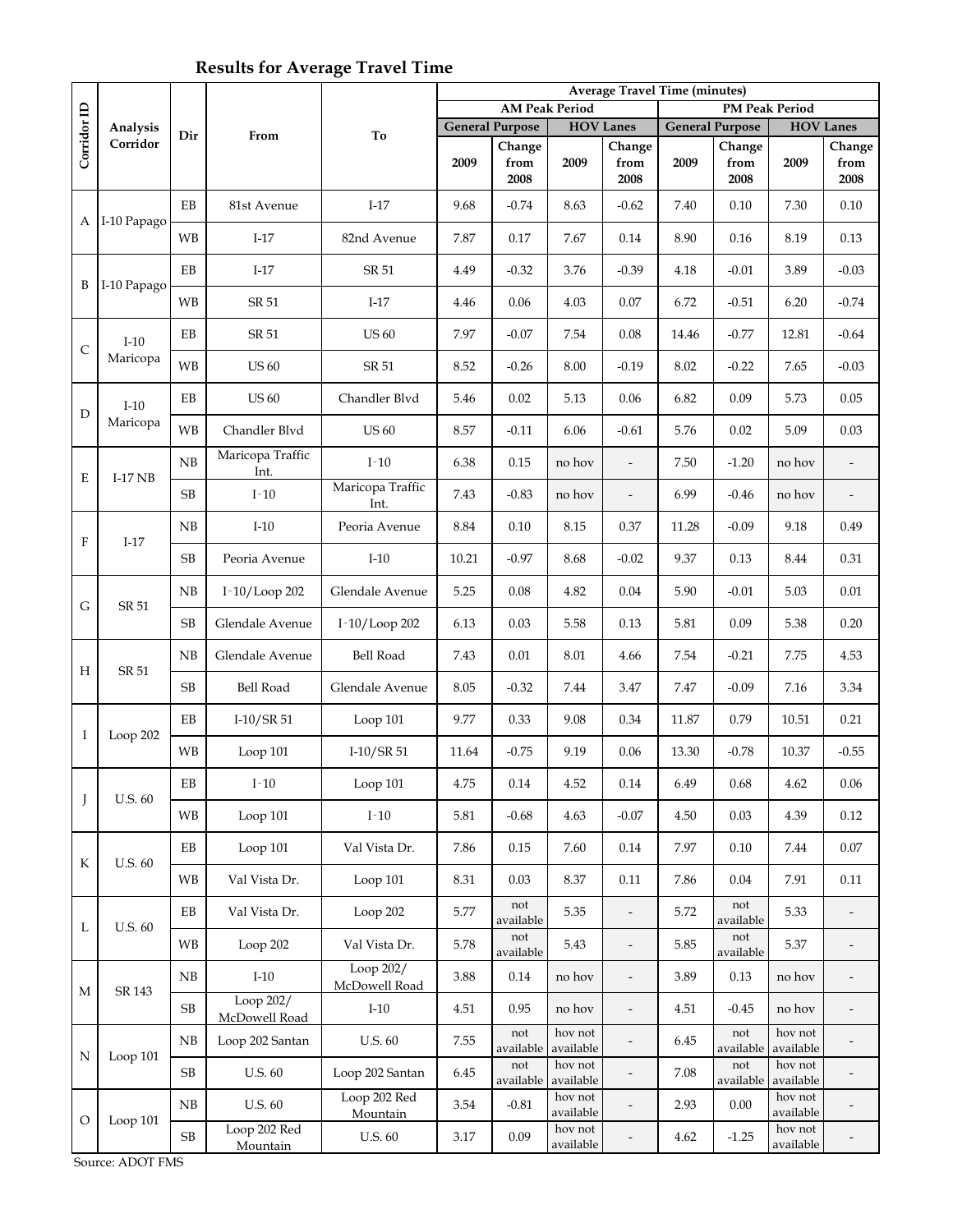## **Results for 80th Percentile Travel Time**

|              |                |           |                            |                            | 80 <sup>th</sup> Percentile Travel Time (minutes) |                        |                       |                          |       |                        |                      |                          |  |
|--------------|----------------|-----------|----------------------------|----------------------------|---------------------------------------------------|------------------------|-----------------------|--------------------------|-------|------------------------|----------------------|--------------------------|--|
|              | Analysis       |           |                            |                            |                                                   |                        | <b>AM Peak Period</b> |                          |       | <b>PM Peak Period</b>  |                      |                          |  |
| Corridor ID  |                | Dir       | From                       | To                         |                                                   | <b>General Purpose</b> | <b>HOV Lanes</b>      |                          |       | <b>General Purpose</b> |                      | <b>HOV Lanes</b>         |  |
|              | Corridor       |           |                            |                            | 2009                                              | Change<br>from<br>2008 | 2009                  | Change<br>from<br>2008   | 2009  | Change<br>from<br>2008 | 2009                 | Change<br>from<br>2008   |  |
| А            | I-10 Papago    | EB        | 81st Avenue                | $I-17$                     | 10.17                                             | $-1.28$                | 8.95                  | $-1.10$                  | 7.37  | 0.05                   | 7.38                 | 0.12                     |  |
|              |                | <b>WB</b> | $I-17$                     | 82nd Avenue                | 7.90                                              | 0.13                   | 7.95                  | 0.18                     | 9.30  | $-0.18$                | 8.52                 | $-0.03$                  |  |
| B            | I-10 Papago    | EB        | $I-17$                     | SR 51                      | 4.95                                              | $-0.52$                | 3.77                  | $-0.65$                  | 4.23  | $-0.15$                | 3.67                 | $-0.12$                  |  |
|              |                | <b>WB</b> | SR 51                      | $I-17$                     | 4.48                                              | 0.03                   | 3.97                  | 0.03                     | 9.07  | $-1.08$                | 7.55                 | $-1.08$                  |  |
| $\mathsf{C}$ | $I-10$         | EB        | SR 51                      | <b>US 60</b>               | 7.93                                              | $-0.13$                | 7.52                  | 0.07                     | 18.03 | $-1.30$                | 15.68                | $-2.07$                  |  |
|              | Maricopa       | <b>WB</b> | <b>US 60</b>               | SR 51                      | 8.80                                              | $-0.85$                | 8.23                  | $-0.22$                  | 7.97  | $-0.30$                | 7.68                 | $-0.22$                  |  |
| D            | $I-10$         | EB        | <b>US 60</b>               | Chandler Blvd              | 5.45                                              | 0.02                   | 5.12                  | 0.08                     | 7.75  | 0.15                   | 5.97                 | 0.07                     |  |
|              | Maricopa       | <b>WB</b> | Chandler Blvd              | <b>US 60</b>               | 11.83                                             | $-1.13$                | 6.45                  | $-0.68$                  | 5.78  | 0.07                   | 4.98                 | 0.05                     |  |
| E            | $I-17$ NB      | NB        | Maricopa Traffic<br>Int.   | $I-10$                     | 6.40                                              | 0.18                   | no hov                | $\overline{\phantom{a}}$ | 8.00  | $-3.22$                | no hov               |                          |  |
|              |                | $\rm SB$  | $I-10$                     | Maricopa Traffic<br>Int.   | 7.25                                              | $-1.45$                | no hov                | $\overline{\phantom{a}}$ | 6.82  | 0.08                   | no hov               | $\frac{1}{2}$            |  |
| $\mathbf{F}$ | $I-17$         | NB        | $I-10$                     | Peoria Avenue              | 8.92                                              | 0.20                   | 8.32                  | 0.55                     | 12.28 | $-0.42$                | 9.65                 | 0.57                     |  |
|              |                | SB        | Peoria Avenue              | $I-10$                     | 10.88                                             | $-0.68$                | 8.88                  | 0.20                     | 9.63  | 0.42                   | 8.53                 | 0.42                     |  |
| G            | SR 51          | NB        | I-10/Loop 202              | Glendale Avenue            | 5.28                                              | 0.10                   | 4.88                  | 0.07                     | 6.30  | $-0.15$                | 5.20                 | 0.02                     |  |
|              |                | SB        | Glendale Avenue            | I-10/Loop 202              | 6.43                                              | $-0.08$                | 5.67                  | 0.18                     | 5.77  | 0.17                   | 5.47                 | 0.22                     |  |
| Н            | SR 51          | NB        | Glendale Avenue            | Bell Road                  | 7.40                                              | $-0.02$                | 7.97                  | 4.73                     | 7.55  | $-0.25$                | 7.90                 | 4.67                     |  |
|              |                | SB        | Bell Road                  | Glendale Avenue            | 8.15                                              | $-0.70$                | 7.47                  | 3.47                     | 7.43  | $-0.15$                | 7.18                 | 3.33                     |  |
| I            | Loop $202$     | ΕB        | $I-10/SR51$                | Loop 101                   | 9.65                                              | 0.27                   | 8.98                  | 0.28                     | 15.63 | 1.02                   | 11.08                | 0.30                     |  |
|              |                | <b>WB</b> | Loop 101                   | $I-10/SR51$                | 12.25                                             | $-1.18$                | 9.48                  | 0.02                     | 10.45 | $-1.15$                | 9.20                 | $-0.75$                  |  |
| J            | U.S. 60        | EB        | $I-10$                     | Loop 101                   | 4.77                                              | 0.13                   | 4.52                  | 0.10                     | 7.05  | 0.65                   | 4.75                 | 0.05                     |  |
|              |                | WB        | Loop 101                   | $I-10$                     | 7.00                                              | $-1.27$                | 4.62                  | $-0.22$                  | 4.42  | $0.05\,$               | 4.32                 | $0.10\,$                 |  |
| K            | <b>U.S. 60</b> | EB        | Loop 101                   | Val Vista Dr.              | 7.88                                              | 0.12                   | 7.67                  | 0.15                     | 7.90  | 0.05                   | 7.38                 | 0.08                     |  |
|              |                | WB        | Val Vista Dr.              | Loop 101                   | 8.47                                              | 0.30                   | 8.02                  | 0.12                     | 7.88  | 0.05                   | 8.05                 | 0.17                     |  |
| L            | U.S. 60        | EB        | Val Vista Dr.              | Loop 202                   | 5.78                                              | not<br>available       | 5.45                  | $\overline{\phantom{a}}$ | 5.68  | not<br>available       | 5.33                 | $\overline{\phantom{a}}$ |  |
|              |                | <b>WB</b> | Loop 202                   | Val Vista Dr.              | 5.70                                              | not<br>available       | 5.45                  | $\overline{\phantom{a}}$ | 5.78  | not<br>available       | 5.63                 | $\overline{\phantom{a}}$ |  |
| М            | SR 143         | NB        | $I-10$                     | Loop 202/<br>McDowell Road | 3.97                                              | $0.17\,$               | no hov                | $\overline{\phantom{a}}$ | 3.92  | 0.13                   | no hov               | $\overline{\phantom{a}}$ |  |
|              |                | SB        | Loop 202/<br>McDowell Road | $I-10$                     | 5.32                                              | 1.63                   | no hov                | $\overline{\phantom{m}}$ | 5.32  | $-0.18$                | no hov               | -                        |  |
| N            | Loop 101       | NB        | Loop 202 Santan            | U.S. 60                    | 8.90                                              | not<br>available       | hov not<br>available  | $\frac{1}{2}$            | 6.52  | not<br>available       | hov not<br>available |                          |  |
|              |                | SB        | U.S. 60                    | Loop 202 Santan            | 6.50                                              | not<br>available       | hov not<br>available  |                          | 7.38  | not<br>available       | hov not<br>available |                          |  |
| $\circ$      |                | NB        | <b>U.S. 60</b>             | Loop 202 Red<br>Mountain   | 4.00                                              | $-2.00$                | hov not<br>available  |                          | 2.97  | $0.08\,$               | hov not<br>available |                          |  |
|              | Loop 101       | $\rm SB$  | Loop 202 Red<br>Mountain   | U.S. $60$                  | 3.22                                              | 0.15                   | hov not<br>available  |                          | 5.87  | $-1.67$                | hov not<br>available |                          |  |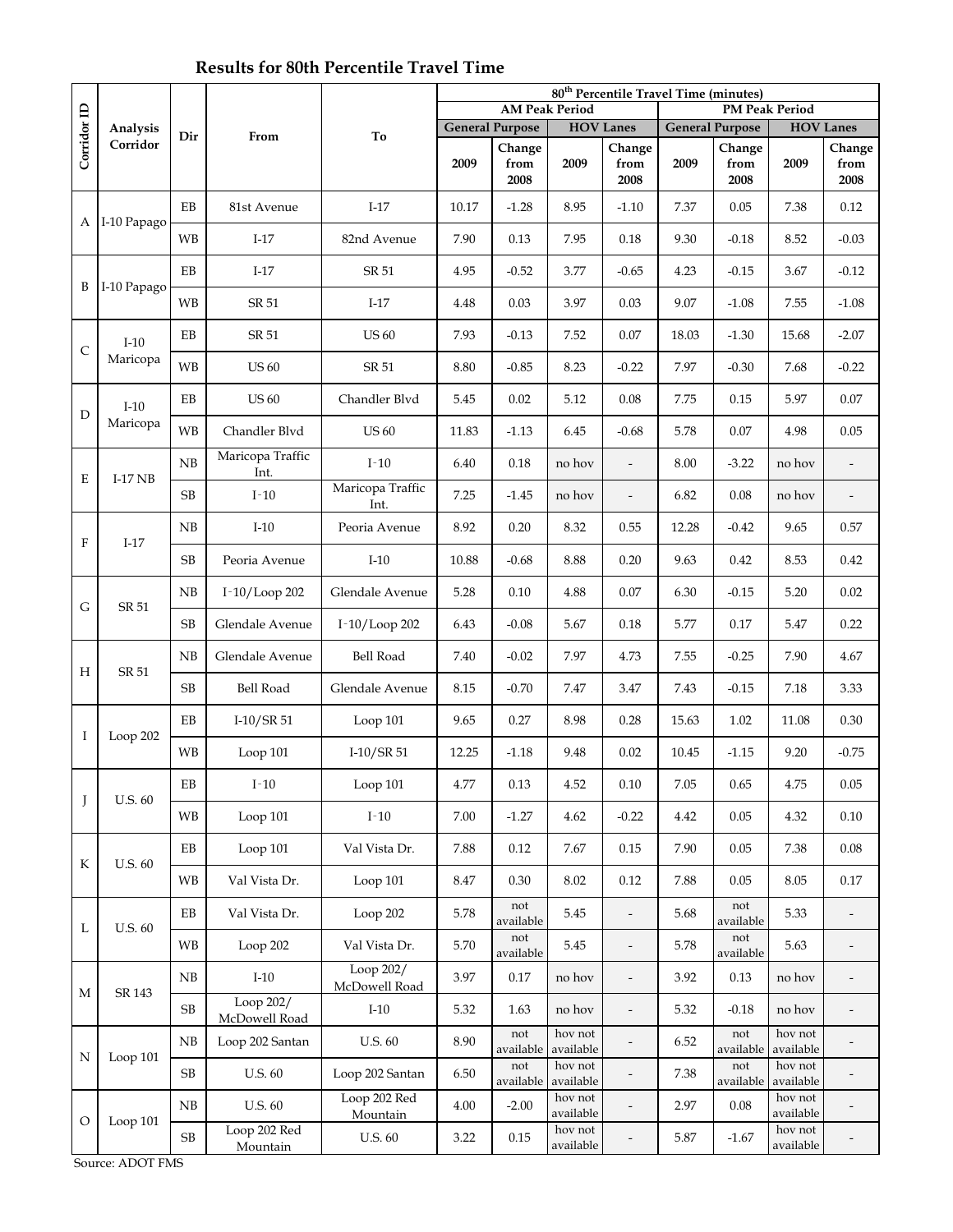# **Results for 95th Percentile Travel Time**

|                           |                      |            |                            |                            | 95 <sup>th</sup> Percentile Travel Time (minutes) |                        |                       |                          |       |                        |                       |                          |  |
|---------------------------|----------------------|------------|----------------------------|----------------------------|---------------------------------------------------|------------------------|-----------------------|--------------------------|-------|------------------------|-----------------------|--------------------------|--|
|                           |                      | Dir        |                            |                            |                                                   |                        | <b>AM Peak Period</b> |                          |       |                        | <b>PM Peak Period</b> |                          |  |
| Corridor ID               | Analysis<br>Corridor |            | From                       | To                         |                                                   | <b>General Purpose</b> |                       | <b>HOV Lanes</b>         |       | <b>General Purpose</b> | <b>HOV Lanes</b>      |                          |  |
|                           |                      |            |                            |                            | 2009                                              | Change<br>from<br>2008 | 2009                  | Change<br>from<br>2008   | 2009  | Change<br>from<br>2008 | 2009                  | Change<br>from<br>2008   |  |
| А                         | I-10 Papago          | EB         | 81st Avenue                | $I-17$                     | 14.12                                             | $-3.93$                | 12.23                 | $-2.70$                  | 7.53  | 0.00                   | 7.67                  | 0.03                     |  |
|                           |                      | <b>WB</b>  | $I-17$                     | 82nd Avenue                | 8.03                                              | 0.10                   | 8.37                  | 0.13                     | 11.22 | $-0.52$                | 9.48                  | $-0.15$                  |  |
| B                         | I-10 Papago          | EB         | $I-17$                     | SR 51                      | 5.70                                              | $-0.82$                | 4.00                  | $-0.95$                  | 5.40  | $-0.40$                | 4.20                  | $-0.70$                  |  |
|                           |                      | <b>WB</b>  | SR 51                      | $I-17$                     | 4.62                                              | $-0.05$                | 4.10                  | $-0.07$                  | 13.65 | $-2.25$                | 11.07                 | $-1.88$                  |  |
| $\mathsf{C}$              | $I-10$<br>Maricopa   | EB         | SR 51                      | <b>US 60</b>               | 8.15                                              | $-0.32$                | 7.67                  | $-0.13$                  | 27.65 | $-0.87$                | 25.48                 | $-1.60$                  |  |
|                           |                      | <b>WB</b>  | <b>US 60</b>               | SR 51                      | 10.63                                             | $-1.92$                | 8.90                  | $-1.07$                  | 8.28  | $-1.63$                | 7.92                  | $-0.78$                  |  |
| D                         | $I-10$               | EB         | <b>US 60</b>               | Chandler Blvd              | 5.57                                              | 0.00                   | 5.25                  | 0.08                     | 9.30  | $-0.02$                | 6.32                  | $-0.03$                  |  |
|                           | Maricopa             | <b>WB</b>  | Chandler Blvd              | <b>US 60</b>               | 16.05                                             | $-4.85$                | 7.08                  | $-2.35$                  | 5.88  | $-0.03$                | 5.17                  | 0.00                     |  |
| E                         | $I-17$ NB            | ${\rm NB}$ | Maricopa Traffic<br>Int.   | $I-10$                     | 6.52                                              | 0.03                   | no hov                | $\overline{\phantom{a}}$ | 13.20 | $-3.23$                | no hov                | $\overline{\phantom{0}}$ |  |
|                           |                      | SB         | $I-10$                     | Maricopa Traffic<br>Int.   | 9.12                                              | $-3.57$                | no hov                | $\overline{a}$           | 7.28  | $-4.95$                | no hov                |                          |  |
| $\boldsymbol{\mathrm{F}}$ | $I-17$               | NB         | $I-10$                     | Peoria Avenue              | 9.17                                              | 0.13                   | 8.68                  | 0.65                     | 16.12 | $-1.02$                | 10.72                 | 0.73                     |  |
|                           |                      | SB         | Peoria Avenue              | $I-10$                     | 13.23                                             | $-4.23$                | 9.35                  | $-0.72$                  | 9.93  | 0.23                   | 8.88                  | 0.37                     |  |
| G                         | SR 51                | NB         | I-10/Loop 202              | Glendale Avenue            | 5.38                                              | 0.02                   | 5.07                  | 0.07                     | 8.62  | $-0.38$                | 5.52                  | $-0.08$                  |  |
|                           |                      | SB         | Glendale Avenue            | $I-10/Loop 202$            | 7.38                                              | $-0.15$                | 5.98                  | 0.12                     | 6.27  | $-0.27$                | 5.75                  | 0.05                     |  |
| Н                         | SR 51                | NB         | Glendale Avenue            | Bell Road                  | 7.67                                              | 0.00                   | 8.37                  | 4.93                     | 7.85  | $-0.93$                | 8.20                  | 4.73                     |  |
|                           |                      | SB         | Bell Road                  | Glendale Avenue            | 9.60                                              | $-5.03$                | 7.92                  | 3.58                     | 7.65  | $-0.08$                | 7.42                  | 3.43                     |  |
| I                         | Loop 202             | EB         | $I-10/SR51$                | Loop 101                   | 9.97                                              | 0.25                   | 9.30                  | 0.33                     | 22.07 | 0.52                   | 12.47                 | $-0.15$                  |  |
|                           |                      | <b>WB</b>  | Loop 101                   | $I-10/SR51$                | 16.17                                             | $-1.43$                | 10.10                 | $-0.15$                  | 17.33 | $-2.15$                | 14.10                 | $-1.67$                  |  |
| J                         | U.S. 60              | EB         | $I-10$                     | Loop 101                   | 4.87                                              | 0.10                   | 4.73                  | 0.07                     | 11.35 | 1.08                   | 5.03                  | 0.02                     |  |
|                           |                      | <b>WB</b>  | Loop 101                   | $I-10$                     | 8.58                                              | $-3.58$                | 4.92                  | $-0.77$                  | 4.80  | 0.03                   | 4.57                  | 0.05                     |  |
| K                         | <b>U.S. 60</b>       | EB         | Loop 101                   | Val Vista Dr.              | 8.05                                              | 0.08                   | 8.07                  | 0.17                     | 8.17  | $-0.12$                | 7.58                  | $0.00\,$                 |  |
|                           |                      | WB         | Val Vista Dr.              | Loop 101                   | 10.98                                             | 0.27                   | 9.35                  | $-0.08$                  | 8.02  | $-0.03$                | 8.40                  | 0.17                     |  |
| L                         | <b>U.S. 60</b>       | EB         | Val Vista Dr.              | Loop 202                   | 5.88                                              | not<br>available       | 5.67                  | $\frac{1}{2}$            | 5.78  | not<br>available       | 5.47                  | $\overline{\phantom{m}}$ |  |
|                           |                      | <b>WB</b>  | Loop 202                   | Val Vista Dr.              | 5.83                                              | not<br>available       | 5.62                  | $\overline{\phantom{a}}$ | 5.90  | not<br>available       | 5.87                  | $\frac{1}{2}$            |  |
| М                         | SR 143               | ${\rm NB}$ | $I-10$                     | Loop 202/<br>McDowell Road | 4.07                                              | 0.15                   | no hov                | $\overline{\phantom{a}}$ | 4.03  | 0.12                   | no hov                | $\overline{\phantom{a}}$ |  |
|                           |                      | SB         | Loop 202/<br>McDowell Road | $I-10$                     | 6.18                                              | 2.38                   | no hov                | $\frac{1}{2}$            | 6.18  | $-1.40$                | no hov                | $\qquad \qquad -$        |  |
| N                         | Loop 101             | ${\rm NB}$ | Loop 202 Santan            | U.S. 60                    | 12.45                                             | not<br>available       | hov not<br>available  |                          | 6.95  | not<br>available       | hov not<br>available  |                          |  |
|                           |                      | SB         | U.S. 60                    | Loop 202 Santan            | 6.73                                              | not<br>available       | hov not<br>available  |                          | 8.43  | not<br>available       | hov not<br>available  |                          |  |
| $\circ$                   | Loop 101             | ${\rm NB}$ | U.S. 60                    | Loop 202 Red<br>Mountain   | 4.87                                              | $-3.72$                | hov not<br>available  | $\overline{\phantom{m}}$ | 3.05  | 0.08                   | hov not<br>available  |                          |  |
|                           |                      | $\rm SB$   | Loop 202 Red<br>Mountain   | U.S. $60$                  | 3.42                                              | 0.27                   | hov not<br>available  |                          | 8.55  | $-0.45$                | hov not<br>available  |                          |  |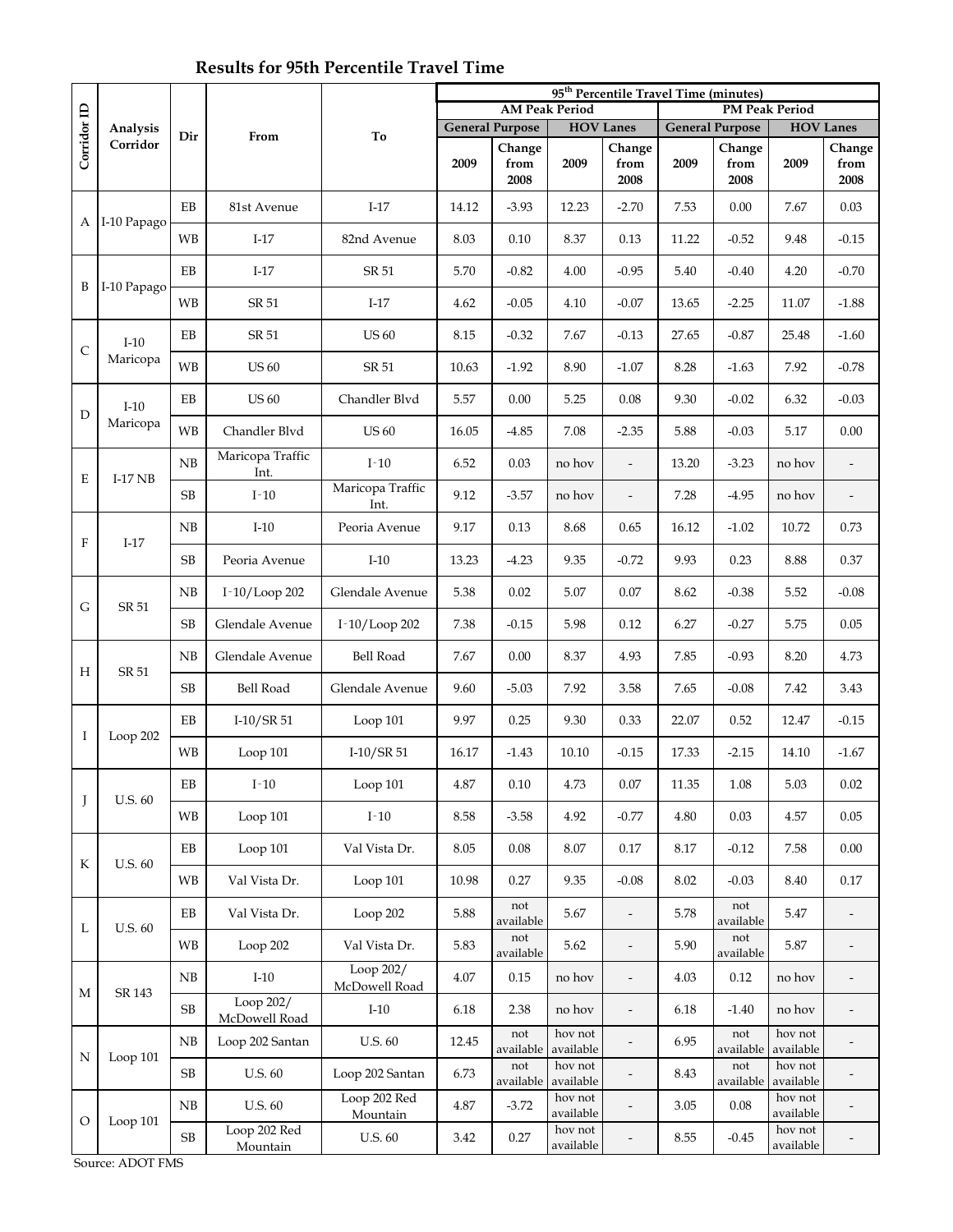## **Results for Travel Time Index**

|              |                    |            |                            |                            | <b>Travel Time Index</b> |                        |                      |                              |      |                        |                      |                              |  |
|--------------|--------------------|------------|----------------------------|----------------------------|--------------------------|------------------------|----------------------|------------------------------|------|------------------------|----------------------|------------------------------|--|
|              | Analysis           |            |                            |                            | <b>AM Peak Period</b>    |                        |                      |                              |      |                        |                      | <b>PM Peak Period</b>        |  |
| Corridor ID  |                    | Dir        | From                       | To                         |                          | <b>General Purpose</b> | <b>HOV Lanes</b>     |                              |      | <b>General Purpose</b> | <b>HOV Lanes</b>     |                              |  |
|              | Corridor           |            |                            |                            |                          | Change                 |                      | Change                       |      | Change                 |                      | Change                       |  |
|              |                    |            |                            |                            | 2009                     | from<br>2008           | 2009                 | from<br>2008                 | 2009 | from<br>2008           | 2009                 | from<br>2008                 |  |
| А            |                    | EB         | 81st Avenue                | $I-17$                     | 1.27                     | $-0.10$                | 1.13                 | $-0.08$                      | 0.97 | 0.01                   | 0.96                 | 0.01                         |  |
|              | I-10 Papago        | <b>WB</b>  | $I-17$                     | 82nd Avenue                | 1.01                     | 0.02                   | 0.98                 | 0.02                         | 1.14 | 0.02                   | 1.05                 | 0.02                         |  |
| B            | I-10 Papago        | EB         | $I-17$                     | SR 51                      | 1.17                     | $-0.08$                | 0.98                 | $-0.10$                      | 1.09 | $0.00\,$               | 1.01                 | $-0.01$                      |  |
|              |                    | <b>WB</b>  | SR 51                      | $I-17$                     | $1.07\,$                 | $0.01\,$               | 0.97                 | 0.02                         | 1.61 | $-0.12$                | 1.49                 | $-0.18$                      |  |
| $\mathsf{C}$ | $I-10$<br>Maricopa | EB         | SR 51                      | <b>US 60</b>               | 1.00                     | $-0.01$                | 0.95                 | 0.01                         | 1.82 | $-0.10$                | 1.61                 | $-0.08$                      |  |
|              |                    | <b>WB</b>  | <b>US 60</b>               | SR 51                      | 1.05                     | $-0.03$                | 0.99                 | $-0.02$                      | 0.99 | $-0.03$                | 0.95                 | 0.00                         |  |
| D            | $I-10$<br>Maricopa | $\rm EB$   | <b>US 60</b>               | Chandler Blvd              | 0.95                     | 0.00                   | 0.89                 | 0.01                         | 1.19 | 0.02                   | 1.00                 | $0.01\,$                     |  |
|              |                    | <b>WB</b>  | Chandler Blvd              | <b>US 60</b>               | 1.50                     | $-0.02$                | 1.06                 | $-0.11$                      | 1.01 | 0.00                   | 0.89                 | 0.01                         |  |
| E            | $I-17NB$           | ${\rm NB}$ | Maricopa Traffic<br>Int.   | $I-10$                     | 1.04                     | 0.02                   | no hov               | $\overline{\phantom{0}}$     | 1.23 | $-0.20$                | no hov               | $\overline{a}$               |  |
|              |                    | SB         | $I-10$                     | Maricopa Traffic<br>Int.   | 1.15                     | $-0.13$                | no hov               | $\overline{a}$               | 1.08 | $-0.07$                | no hov               | $\overline{\phantom{a}}$     |  |
| $\mathbf{F}$ | $I-17$             | NB         | $I-10$                     | Peoria Avenue              | 1.05                     | 0.01                   | 0.97                 | 0.04                         | 1.34 | $-0.01$                | 1.09                 | 0.06                         |  |
|              |                    | SB         | Peoria Avenue              | $I-10$                     | 1.20                     | $-0.11$                | 1.02                 | 0.00                         | 1.10 | 0.01                   | 0.99                 | $0.04\,$                     |  |
| G            | <b>SR 51</b>       | NB         | I-10/Loop 202              | Glendale Avenue            | 0.98                     | 0.02                   | 0.90                 | 0.01                         | 1.10 | 0.00                   | 0.94                 | 0.00                         |  |
|              |                    | SB         | Glendale Avenue            | I-10/Loop 202              | 1.14                     | 0.01                   | 1.04                 | 0.02                         | 1.08 | 0.02                   | 1.00                 | 0.04                         |  |
| Н            | SR 51              | NB         | Glendale Avenue            | <b>Bell Road</b>           | 0.94                     | 0.00                   | 1.01                 | $-0.08$                      | 0.95 | $-0.03$                | 0.98                 | $-0.07$                      |  |
|              |                    | SB         | Bell Road                  | Glendale Avenue            | 1.02                     | $-0.04$                | 0.94                 | $-0.01$                      | 0.95 | $-0.01$                | 0.91                 | 0.00                         |  |
| I            | Loop $202$         | EB         | $I-10/SR51$                | Loop 101                   | 1.04                     | 0.04                   | 0.96                 | 0.04                         | 1.26 | 0.08                   | 1.12                 | 0.02                         |  |
|              |                    | <b>WB</b>  | Loop 101                   | $I-10/SR51$                | 1.25                     | $-0.08$                | 0.99                 | 0.01                         | 1.43 | $-0.08$                | 1.11                 | $-0.06$                      |  |
| J            | U.S. 60            | EB         | $I-10$                     | Loop 101                   | 1.04                     | 0.03                   | 0.99                 | 0.03                         | 1.43 | 0.15                   | 1.01                 | 0.01                         |  |
|              |                    | WB         | Loop 101                   | $I-10$                     | 1.28                     | $-0.15$                | $1.02\,$             | $-0.02$                      | 0.99 | $0.01\,$               | 0.97                 | 0.03                         |  |
| K            | <b>U.S. 60</b>     | EB         | Loop 101                   | Val Vista Dr.              | 1.01                     | 0.02                   | 0.97                 | 0.02                         | 1.02 | 0.01                   | 0.95                 | $0.01\,$                     |  |
|              |                    | <b>WB</b>  | Val Vista Dr.              | Loop 101                   | 1.02                     | $0.00\,$               | 1.03                 | $0.01\,$                     | 0.97 | 0.01                   | 0.97                 | 0.01                         |  |
| L            | U.S. 60            | EB         | Val Vista Dr.              | Loop 202                   | 0.92                     | not<br>available       | 0.86                 | $\overline{\phantom{0}}$     | 0.91 | not<br>available       | 0.85                 | $\qquad \qquad \blacksquare$ |  |
|              |                    | <b>WB</b>  | Loop 202                   | Val Vista Dr.              | 0.95                     | not<br>available       | 0.89                 | $\overline{\phantom{0}}$     | 0.96 | not<br>available       | $0.88\,$             | $\overline{\phantom{m}}$     |  |
| М            | SR 143             | NB         | $I-10$                     | Loop 202/<br>McDowell Road | 1.11                     | 0.04                   | no hov               | $\overline{\phantom{0}}$     | 1.11 | $0.04\,$               | no hov               | $\overline{\phantom{a}}$     |  |
|              |                    | SB         | Loop 202/<br>McDowell Road | $I-10$                     | 1.29                     | 0.27                   | no hov               | $\overline{\phantom{0}}$     | 1.29 | $-0.13$                | no hov               | $\overline{\phantom{0}}$     |  |
| N            | Loop 101           | NB         | Loop 202 Santan            | U.S. 60                    | 1.16                     | not<br>available       | hov not<br>available | $\qquad \qquad \blacksquare$ | 0.99 | not<br>available       | hov not<br>available |                              |  |
|              |                    | SB         | U.S. 60                    | Loop 202 Santan            | 0.99                     | not<br>available       | hov not<br>available |                              | 1.08 | not<br>available       | hov not<br>available |                              |  |
| $\circ$      | Loop 101           | NB         | U.S. 60                    | Loop 202 Red<br>Mountain   | 1.21                     | $-0.28$                | hov not<br>available | $\overline{a}$               | 1.00 | $0.00\,$               | hov not<br>available |                              |  |
|              |                    | $\rm SB$   | Loop 202 Red<br>Mountain   | U.S. $60$                  | $0.98\,$                 | 0.03                   | hov not<br>available | $\overline{\phantom{m}}$     | 1.43 | $-0.39$                | hov not<br>available |                              |  |